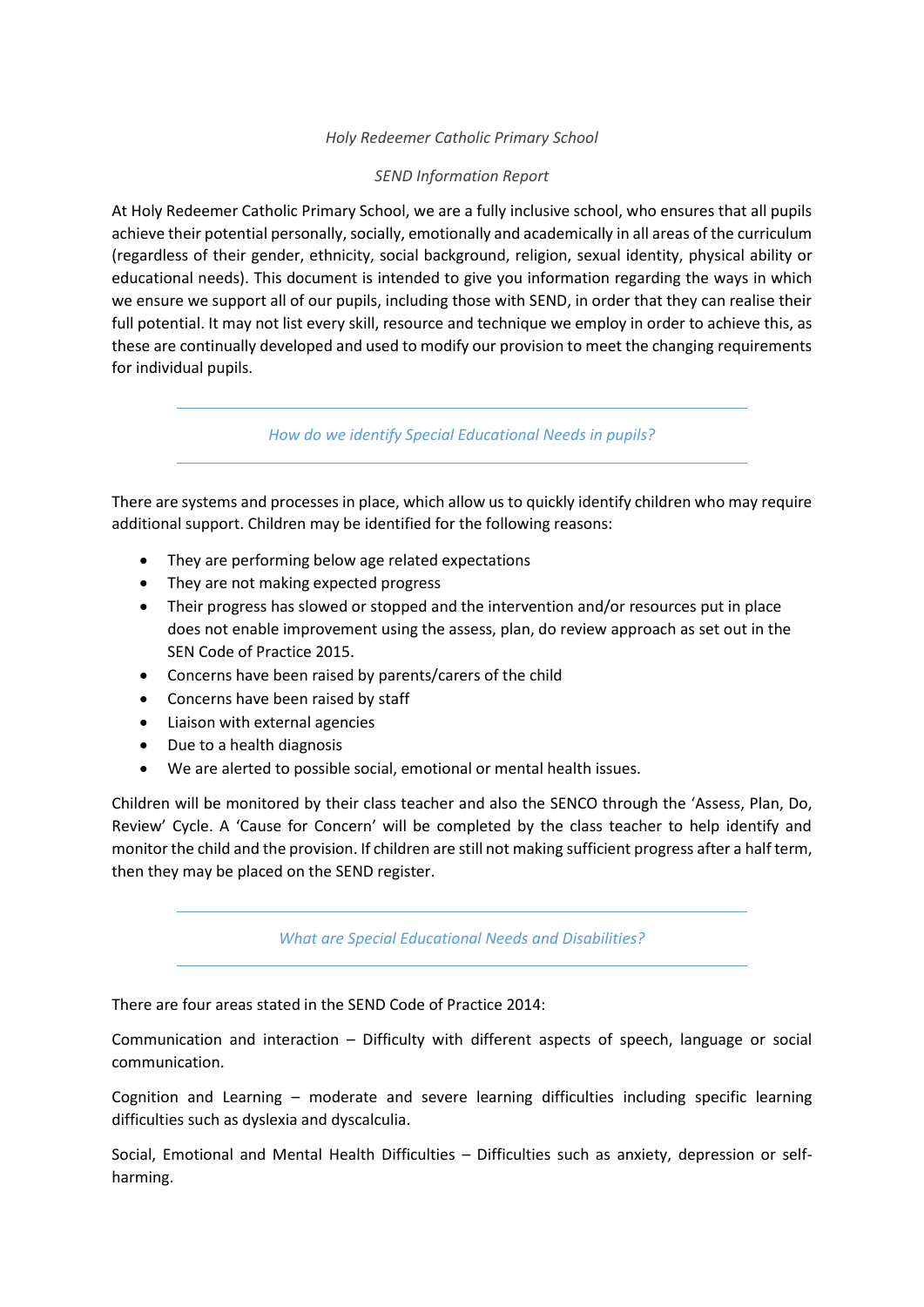# Sensory and/or Physical – difficulties such as visual or hearing impairment.

# *What additional resources are specifically related to the areas of SEN?*

| Communication and Interaction (ASD and SLCN)                                                                                                                                                                                                                                                                                                                                                                                                                                                                                                                                                                                                                                                                                                                                                                                                                                                                                                                                                                                   | Cognition and learning (MLD, SLD, SpLD)                                                                                                                                                                                                                                                                                                                                                                                                                                                                                                                                                                                                                                                                                                                                                                                                                                                                                                                                                              |
|--------------------------------------------------------------------------------------------------------------------------------------------------------------------------------------------------------------------------------------------------------------------------------------------------------------------------------------------------------------------------------------------------------------------------------------------------------------------------------------------------------------------------------------------------------------------------------------------------------------------------------------------------------------------------------------------------------------------------------------------------------------------------------------------------------------------------------------------------------------------------------------------------------------------------------------------------------------------------------------------------------------------------------|------------------------------------------------------------------------------------------------------------------------------------------------------------------------------------------------------------------------------------------------------------------------------------------------------------------------------------------------------------------------------------------------------------------------------------------------------------------------------------------------------------------------------------------------------------------------------------------------------------------------------------------------------------------------------------------------------------------------------------------------------------------------------------------------------------------------------------------------------------------------------------------------------------------------------------------------------------------------------------------------------|
| Effective classroom teaching with use of visual<br>$\bullet$<br>cues and support (Quality First Teaching)<br>Small group targeted interventions to develop<br>٠<br>skills in language and social interaction.<br>Support and advice is sought and implemented<br>$\bullet$<br>from external agencies to ensure any barriers to<br>success are fully identified and responded to. This<br>may include; Speech and Language therapists and<br>the Complex Communication Needs Team.<br>All staff have completed CPD in relation to<br>$\bullet$<br>meeting pupils' needs within the classroom and<br>there is an on-going programme to update these<br>skills.<br>All support staff are effectively deployed to<br>ensure pupil progress, independence and value<br>for money.                                                                                                                                                                                                                                                   | All school-related activities are evaluated in terms<br>of their positive impact upon the learning, success<br>and inclusion of SEND pupils.<br>Effective classroom teaching with use of visual<br>cues and support (Quality First Teaching)<br>Systematic and effective teaching of phonics in the<br>$\bullet$<br>early years and across the school, as appropriate.<br>Communication with parents is of paramount<br>٠<br>importance and is judged to be highly effective.<br>Teaching resources are routinely evaluated to<br>$\bullet$<br>ensure they are accessible to all pupils.<br>Small group targeted intervention programmes<br>$\bullet$<br>are delivered to pupils to improve skills in a variety<br>of areas to close the gap between their peers and<br>themselves.<br>Clear visual supports and displays.<br>The school will seek advice and possible<br>assessments from outside agencies where<br>necessary. This can include: The Learning Support                               |
|                                                                                                                                                                                                                                                                                                                                                                                                                                                                                                                                                                                                                                                                                                                                                                                                                                                                                                                                                                                                                                | Team or Educational Psychologist.                                                                                                                                                                                                                                                                                                                                                                                                                                                                                                                                                                                                                                                                                                                                                                                                                                                                                                                                                                    |
| Social, Mental and Emotional Health                                                                                                                                                                                                                                                                                                                                                                                                                                                                                                                                                                                                                                                                                                                                                                                                                                                                                                                                                                                            | Sensory and Physical Needs                                                                                                                                                                                                                                                                                                                                                                                                                                                                                                                                                                                                                                                                                                                                                                                                                                                                                                                                                                           |
| The school ethos values all pupils and their diverse<br>$\bullet$<br>abilities are equally celebrated.<br>school's<br>behaviour<br>The<br>systems<br>$\bullet$<br>are<br>predominantly based on a positive approach.<br>The behaviour policy identifies reasonable<br>$\bullet$<br>adjustments to ensure the need for exclusion is<br>minimised.<br>Behaviour management systems in school are<br>٠<br>based upon encouraging pupils to make positive<br>decisions about behavioural choices.<br>Support is offered and signposted to families in<br>order to reduce the impact of any disadvantage.<br>Access to specialist support from Educational<br>٠<br>Psychologist<br>Small group or individual targeted interventions<br>$\bullet$<br>develop skills in language and social<br>to<br>interaction, such as Blob trees and social stories.<br>Access to the Thrive programme through a trained<br>٠<br>member of staff<br>Access to the School Nurse<br>٠<br>Access to Family Support through the Family Front<br>Door. | Advice and guidance is sought and implemented<br>$\bullet$<br>to ensure that barriers to success are reduced or<br>removed. Access and support from The Vale of<br>Evesham school outreach team<br>Access to specialist teachers and TAs, e.g. Hearing<br>Impaired Team.<br>Access to specialist equipment and resources.<br>Staff receive training to ensure understanding of<br>٠<br>the impact of a sensory need upon teaching and<br>learning.<br>Advice and guidance is sought and implemented<br>to respond to pupils who have significant medical<br>needs e.g. epilepsy, diabetes.<br>The school works hard<br>to<br>ensure<br>that<br>$\bullet$<br>parents/carers are able to work in partnership<br>with them to support their children.<br>The SENCO or relevant teacher completes any<br>$\bullet$<br>necessary training in order to ensure their<br>effectiveness in offering advice and guidance to<br>other staff regarding the needs of pupils.<br>Fully accessible school building. |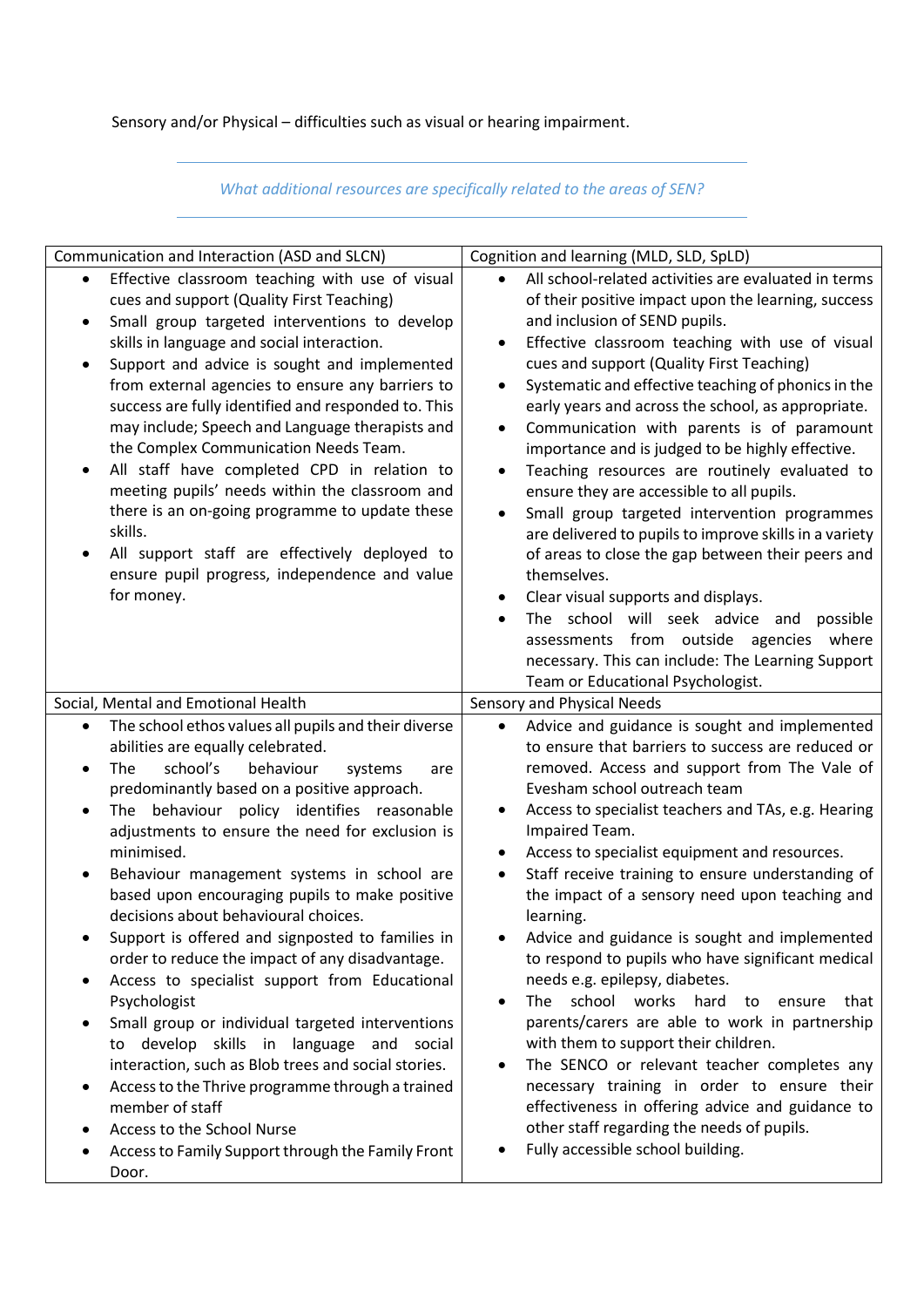- There are a variety of lunch time activities to support all pupils but particularly those who are vulnerable pupils. Where necessary, personalised support is put in place, such as offering a 'quiet lunch time'.
- Access to advice and support from NHS practitioners (e.g. Occupational Therapy)
- Trained staff to support medical needs.

*What is the range of Provision for SEND children?* 

All our children are taught through effective Quality First Teaching. Our teachers have high expectations, taking into account the different learning styles of children in their class and continually assessing them through assessment for learning. Differentiating the curriculum helps children to achieve their full potential.

When children with SEND need more than Wave 1 (Quality First Teaching), interventions are delivered in a variety of ways to meet the needs of the individual. These may be small group or individual time limited interventions that will either be delivered by a teacher, school teaching assistant or an adult from an outside agency. This type of support can also be available for any child who has specific gaps in their understanding of a subject/area of learning.

If a child has been identified by the class teacher and SENCO (or a parent has raised concerns) as needing more specialist input instead of, or in addition to, Quality First Teaching and class-based intervention groups, then further support is often sought from external agencies such as Speech and Language therapists or an Educational Psychologist. Specialist professionals from external agencies may help by assessing children and offering specific targets and resources to help support SEND children better. This type of support is available for children with specific barriers to learning that cannot be overcome through Quality First Teaching and intervention groups.

Those children whose learning needs are significant and complex and as such, require more than 20 hours support, may need individual, specific support provided by an Education, Health and Care Plan (EHCP). This means the class teacher and SENCO will have identified a child as needing a particularly high level of individual or small group teaching which cannot be provided from the current resources available to the school. Applications for EHC Plans are sent to the Local Authority for consideration and a panel makes the decision over whether to assess the child for an EHCP.

*Who is responsible for SEND at Holy Redeemer Primary School?* 

Our SENCO, Mrs Rachael Barker, is responsible for:

- co-ordinating provision for children with SEN
- overseeing the day-to-day operation of the school's SEN policy
- liaising with the relevant Designated Teacher where a looked after pupil has SEN
- advising on the graduated approach to providing SEN support
- advising on the deployment of the school's delegated budget and other resources to meet pupils' needs effectively
- liaising with parents of pupils with SEN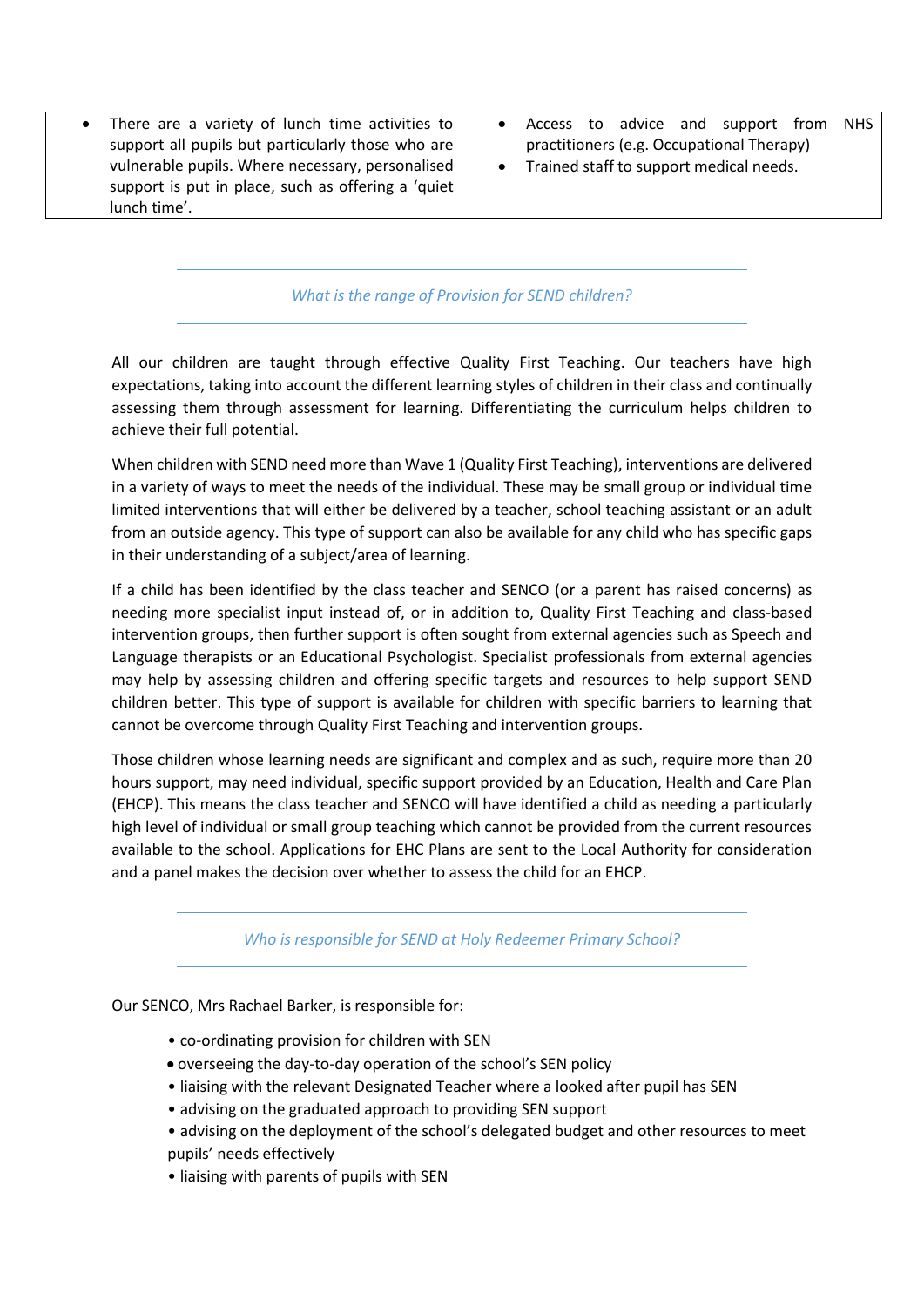• liaising with early years providers, other schools, educational psychologists, health and social care professionals, and independent or voluntary bodies

• being a key point of contact with external agencies, especially the local authority and its support services

• liaising with potential next providers of education to ensure a pupil and their parents are informed about options and a smooth transition is planned

• working with the headteacher and school governors to ensure that the school meets its responsibilities under the Equality Act (2010) with regard to reasonable adjustments and access arrangements

• ensuring that the school keeps the records of all pupils with SEN up to date

Mrs. Barker can be contacted via the school office. 01386 552518. Alternatively, you can email: rb77@holyredeemer.worcs.sch.uk

*What expertise and staff training is available to support pupils with SEND?*

The school is fully committed to working with other agencies such as health, social care, local authority support services and the voluntary sector.

#### **Directly funded by the school:**

Educational Psychologist

Behaviour Support Team

Complex Communication Difficulties Team (Autism)

Learning Support Team

Paid for centrally by the Local Authority but delivered in school:

Speech and Language Therapy

Disability Outreach Service

#### **Provided and paid for by the Health Service but can be delivered in school:**

School Nurse

Occupational Therapy

Physiotherapy

Voluntary Organisation's

SENDIASS (Special Educational Needs and Disabilities Information, Advice and Support Service)

There is a wealth of experience amongst the staff. We currently have a member of staff trained in Thrive, we have a highly skilled TA who delivers Speech and Language Therapy to individuals and groups of children, TAs who have developed specific roles to support children's pastoral needs, including work with Blob Trees and Social Stories. All staff have received training about Attachment Disorder and Autistic Spectrum Disorders. Additional, specific training is arranged as and when it is deemed necessary.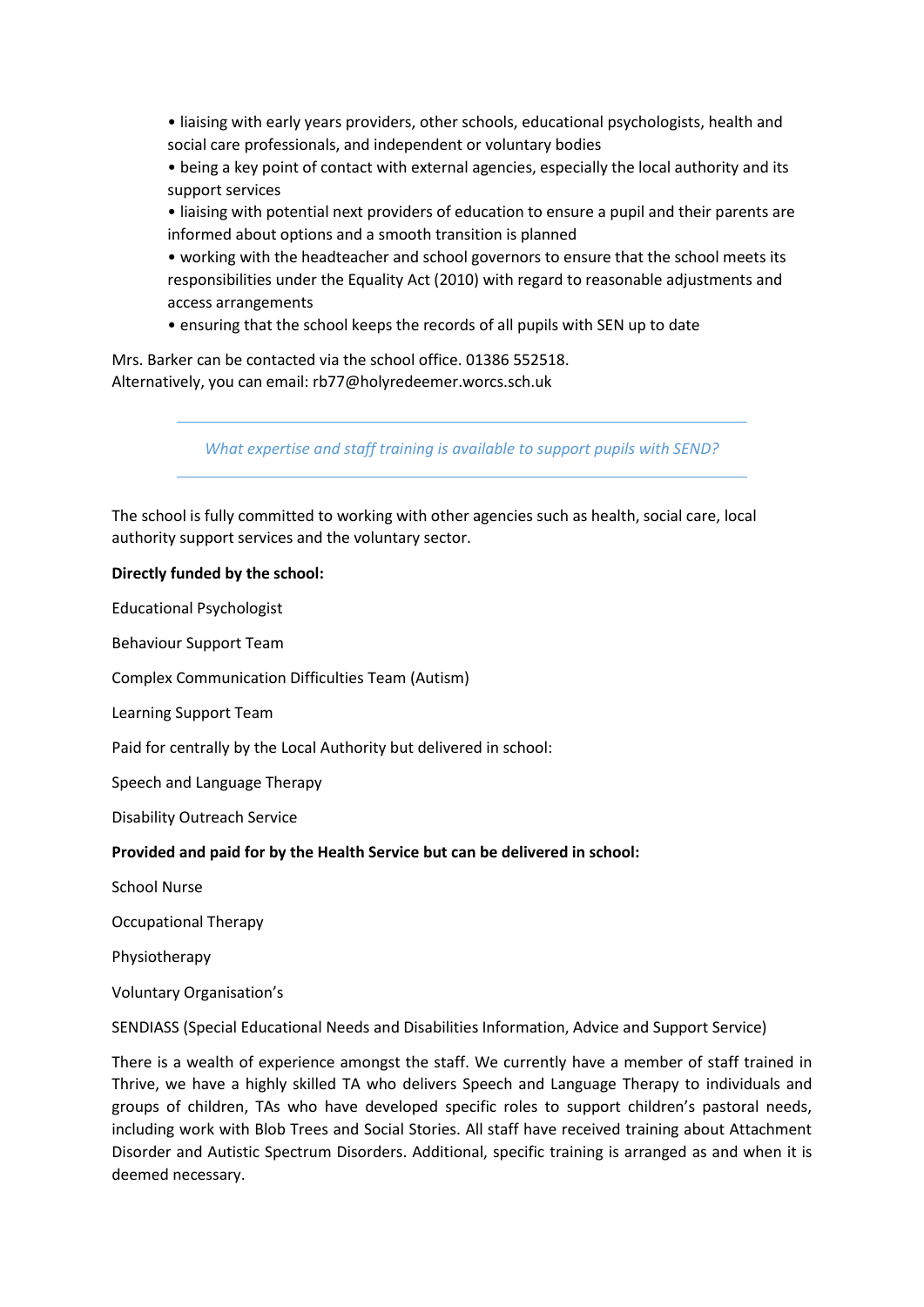### *How is progress monitored?*

In accordance with the SEND Code of Practice (2014), the process for responding to children identified as needing additional support, follows the four-step cycle called the Graduated Response.

- Assess the child is assessed thoroughly to identify key areas of need.
- Plan Plan provision that is needed to scaffold and support the child's learning
- Do The planned support is put in place and monitored over a period of time.
- Review Review progress against the child's targets.

Every child's progress is continually monitored by his/her class teacher. Their summative progress is reviewed every term and an age related assessment is given.

Children on the SEND register will have a 'My Plan', which will be reviewed at least once a term with the child and new targets set for the future. The class teacher and SENCO will also, through progress meetings, check that children are making good progress within any individual work and group sessions that they take part in.

The progress of children with an EHC Plan is formally reviewed at an Annual Review with all adults involved with the child.

*How do we involve pupils and parents?* 

The class teacher is regularly available to discuss children's individual progress or any concerns that parents may have, and to share information.

The SENCO is available to meet with parents to discuss children's progress. To arrange an appointment please contact the school office. Alternatively, there is a parents Drop in Session every Wednesday afternoon between 2.15 and 3.15 when Mrs. Barker is free to chat through any concerns, or answer questions.

All information from outside professionals will be discussed with parents with either the person involved directly, or will be sent home in the form of a report.

A home/school communication book may be used too.

Teachers will meet with both parents and children to discuss 'My Plan' targets.

*How do we support transition?* 

We recognise that transitions can be difficult for a child with SEND and take steps to ensure that any transition is as smooth as possible.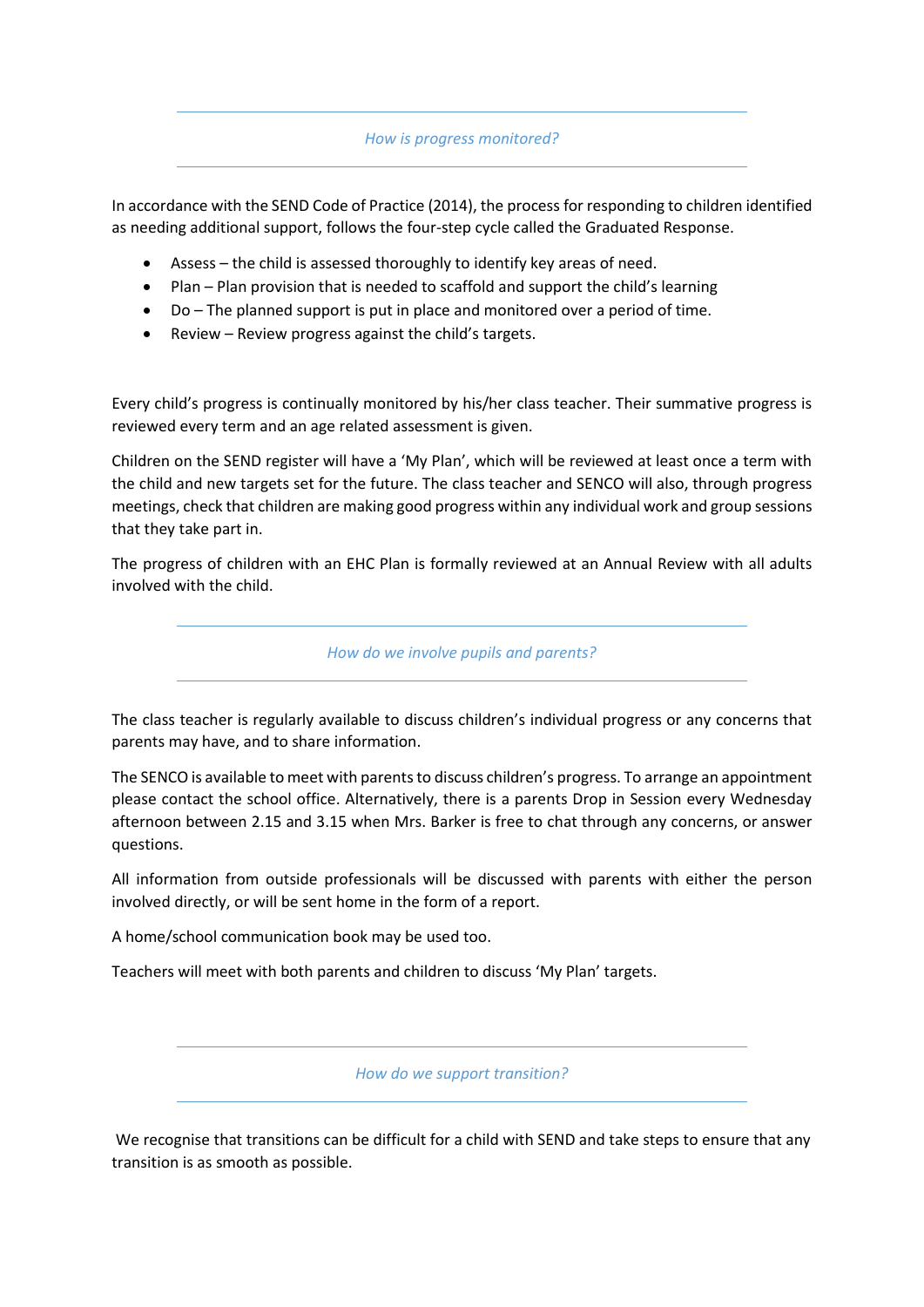#### **When a child moves to another school:**

We will contact the school SENCO and ensure he/she knows about any special arrangements or support that the child needs.

We will ensure all records are passed on as soon as possible.

#### **When moving classes within school:**

Information will be passed on to the new class teacher during a transition 'moving up' meeting, through discussion and/or the sharing of documentation.

If the child needs additional support then an individual programme will be devised and implemented, such as the new class TA will meet and work alongside the pupil in their current class, or a transition book (with photographs of where the cloakroom is and their drawer will be etc.) will be created and provided. Visits to the new classroom, prior to the start of term, will be encouraged, so that the pupil will be able to see where their peg and drawer are, and explore the classroom layout, in readiness for the first day of term.

#### **In Year 6:**

The Year 6 teacher will discuss any specific needs with the SENCO from their secondary school.

Where possible children will visit their new school for transition days.

Children will complete focused tasks about aspects of transition to support their understanding of the changes ahead and prepare them for secondary school.

> *How do we support Children who are looked after (CLA) with Special Educational Needs or Disabilities?*

All CLA have Education meetings (either termly or 6 monthly depending on the child's local authority) when their Personal Education Plan (PEP) is reviewed. At this meeting core professionals and carers meet to discuss and review previous targets and to set new ones. We ensure that these targets are the focus of the child's 'My Plan'. How the child's Pupil Premium allocation is spent is also discussed at this meeting.

*What complaints procedures are in place for parents of pupils with SEND?*

If parents have concerns about their child's progress, they should speak to the class teacher initially. If they are not happy that the concerns are being managed and that the child is still not making progress they need to speak to the SENCO or head teacher. If they are still not happy, they should contact the school SEND governor, Mrs Ann Marie Wallbank.